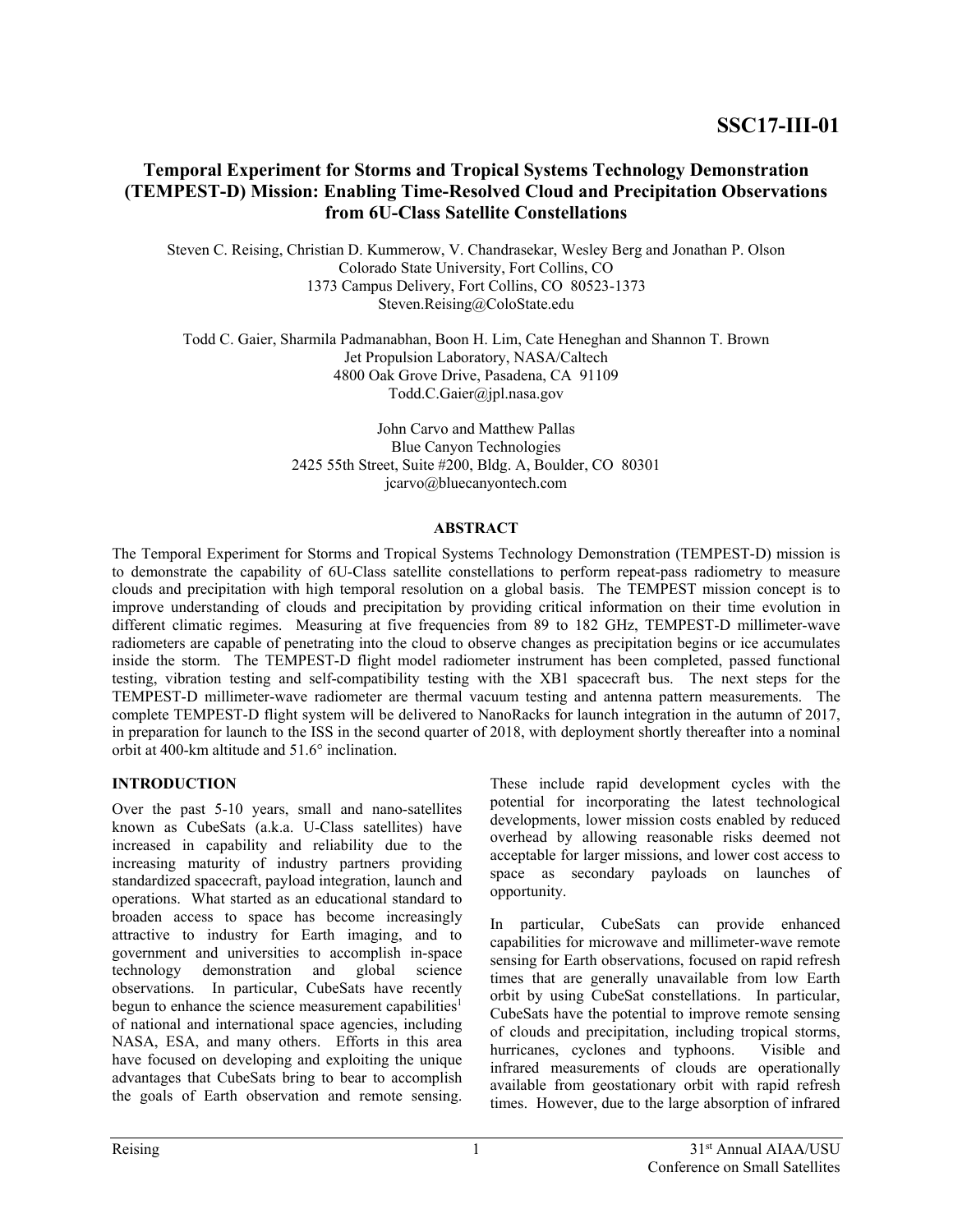and visible wavelengths within clouds, these images are sensitive to the cloud-top temperature but do not penetrate significantly below the cloud tops<sup>2</sup>. In contrast, passive millimeter-wave measurements penetrate deep into the cloud to observe changes as precipitation begins or ice accumulates inside the cloud3,4. A constellation of 6U-Class satellites, each with an identical millimeter-wave radiometer instrument, can provide global observations of the transition from non-precipitating to precipitating clouds with high temporal resolution, as described by Reising *et al.*<sup>5</sup> .

#### **TEMPEST TECHNOLOGY DEMONSTRATION MISSION**

The Temporal Experiment for Storms and Tropical Systems (TEMPEST) mission, as proposed to the NASA Earth Venture Instrument-2 program in November 2013, consists of a constellation of five identical 6U-Class satellites, each carrying a fivefrequency millimeter-wave radiometer and flying five minutes apart in the same orbital plane. When deployed from the International Space Station (ISS) into a nominal orbit at 400-km altitude and 51.6° inclination, such a one-year constellation mission could observe more than 3,000,000 time-resolved observations of precipitation, including at least 100,000 deep-convection events. In addition, more than 50,000 of the 3,000,000 observed events would be coincident with the NASA/JAXA Global Precipitation Mission's (GPM) core satellite, providing substantial additional information from both the Global Microwave Imager (GMI) radiometer and the Dual-frequency Precipitation Radar (DPR).

TEMPEST was selected by NASA Earth Venture in July 2014 to perform in-space technology demonstration managed by the NASA Earth Science Technology Office (ESTO). The TEMPEST-D (Demonstration) project commenced in August 2015, with a two-year development cycle, to deliver one complete 6U flight system with integrated payload for launch integration at NanoRacks in the autumn of 2017. The TEMPEST-D project will also produce one complete flight system spare to reduce launch risk. TEMPEST-D is conducted by a highly collaborative experienced team led by Colorado State University, responsible for overall project leadership and radiometer data validation; NASA/Caltech Jet Propulsion Laboratory, providing the radiometer instrument payload and radiometer calibration; and Blue Canyon Technologies Inc., responsible for the spacecraft bus, payload integration into the flight system, as well as launch support and flight operations.

TEMPEST-D has been manifested by NASA's CubeSat Launch Initiative<sup>6</sup> on Educational Launch of Nanosatellites (ELaNa) XXIII, currently planned for launch to the ISS in the second quarter of calendar year 2018. The ELaNa XXIII launch will be operated by an ISS Commercial Resupply Service (CRS) provider (TBD), such as SpaceX or Orbital ATK. Within a few months after they arrive at ISS, TEMPEST-D and other U-Class satellites will be deployed into orbit via a NanoRacks CubeSat Deployer<sup>7</sup> attached to the robot arm connected to the Japanese Experiment Module on the ISS.

## *TEMPEST-D Goals and Success Criteria*

TEMPEST-D is intended to reduce the risk, cost and development time for 6U-Class satellite constellations to perform Earth observations with rapid refresh times. Secondly, the TEMPEST-D project is to increase the Technology Readiness Level (TRL) of the millimeterwave radiometer instrument from 6 to 9. Finally, TEMPEST-D is to provide the first in-space demonstration of a millimeter-wave radiometer based on an InP HEMT low-noise amplifier (LNA) front end for Earth Science observations.

The TEMPEST-D mission success criteria for a 90-day mission after on-orbit commissioning are as follows: (1) to demonstrate feasibility of differential drag measurements required to achieve the desired time separation of 6U-Class satellites deployed together in the same orbital plane, and (2) to demonstrate crosscalibration with 2 K precision and 4 K accuracy between TEMPEST-D millimeter-wave radiometers and the NASA/JAXA GPM/GMI or the Microwave Humidity Sounder currently in orbit on two NOAA satellites and two ESA/EUMETSAT satellites.

## **TEMPEST-D MM-WAVE RADIOMETER PAYLOAD**

The TEMPEST-D millimeter-wave radiometer performs continuous measurements at five frequencies, 89, 165, 176, 180 and 182 GHz. The five-frequency radiometer is based on the direct-detection architecture, in which the RF input to the feed horn is amplified, bandlimited, and detected using Schottky diode detectors<sup>8</sup>. The use of direct-detection receivers based on InP HEMT MMIC LNA front ends substantially reduces the mass, volume and power requirements of these radiometers<sup>9</sup>. Input signals are bandlimited using waveguide-based bandpass filters to meet the radiometer bandwidth requirements of 4±1 GHz at center frequencies of 89 and 165 GHz, as well as  $2\pm 0.5$ GHz at 176, 180 and 182 GHz center frequencies.

The TEMPEST-D radiometer performs cross-track scanning, measuring the Earth scene between -45° and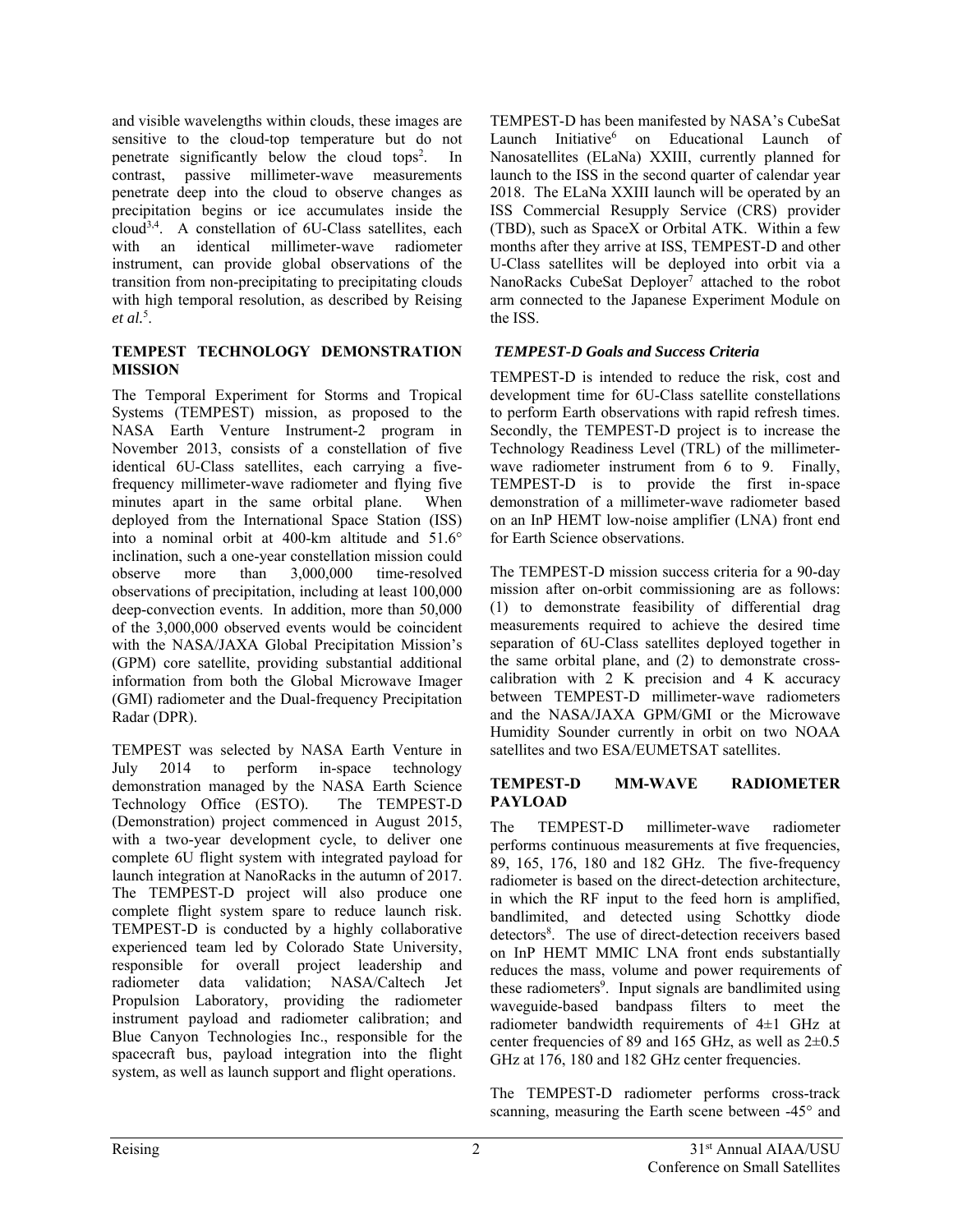+45° nadir angles, providing an 825-km wide swath from a 400-km nominal orbit altitude. Each radiometer pixel is sampled for 5 ms. The radiometer performs end-to-end calibration during each rotation of the scanning reflector. The radiometer observes both cosmic background radiation at 2.7 K and an ambient blackbody calibration target (at approximately 300 K) every 2 seconds, for a scan rate of 30 RPM. A schematic representation of the TEMPEST-D observing profile over a 360° reflector scan and the resulting output data time series are shown in Figure 1.



#### **Figure 1: Schematic representation of TEMPEST-D observing profile (left) and output data time series (right) for each reflector scan**

The TEMPEST-D flight model radiometer instruments (two copies, FM1 and FM2) have been designed, fabricated and integrated at JPL. Figure 2 shows the TEMPEST-D instrument, including scanning reflector (top left), dual-frequency feed horn originally developed under a NASA ESTO Advanced Component Technology (ACT-08) program (center left) and the four radiometer channels from 165 to 182 GHz, including front-ends, power divider, bandpass filter bank and detectors. Measurements of the receiver bandpass and linearity of each of the five frequency channels have been performed at JPL.

Scanning Reflector Dual-Frequency Feed horn 165-182 GHz Radiometer Front-end 165-182 **GHz Power** Divider **Filter Bank** 



Detectors

**Figure 2: TEMPEST-D flight model radiometer instrument ready for delivery at JPL** 

Both TEMPEST-D flight model instruments have been integrated with the XB1 6U spacecraft avionics and bus at BCT, as shown in Figure 3. The TEMPEST-D flight model radiometer and spacecraft bus have passed electromagnetic self-compatibility tests in an anechoic chamber designed for EMI testing.



#### **Figure 3: TEMPEST-D flight model radiometer instrument and XB1 spacecraft bus for selfcompatibility testing at BCT**

The TEMPEST-D flight model radiometer instrument has passed vibration testing to General Environmental Verification Standard (GEVS) levels at JPL. Figure 4 shows the TEMPEST-D flight model instrument in the configuration for vibration testing. The receiver characteristics have been measured and compared for both pre- and post-vibration testing. The next steps for the flight model radiometer instrument are thermal vacuum (TVAC) testing and antenna radiation pattern testing at JPL.



**Figure 4: TEMPEST-D flight model radiometer instrument in vibration testing configuration at JPL**